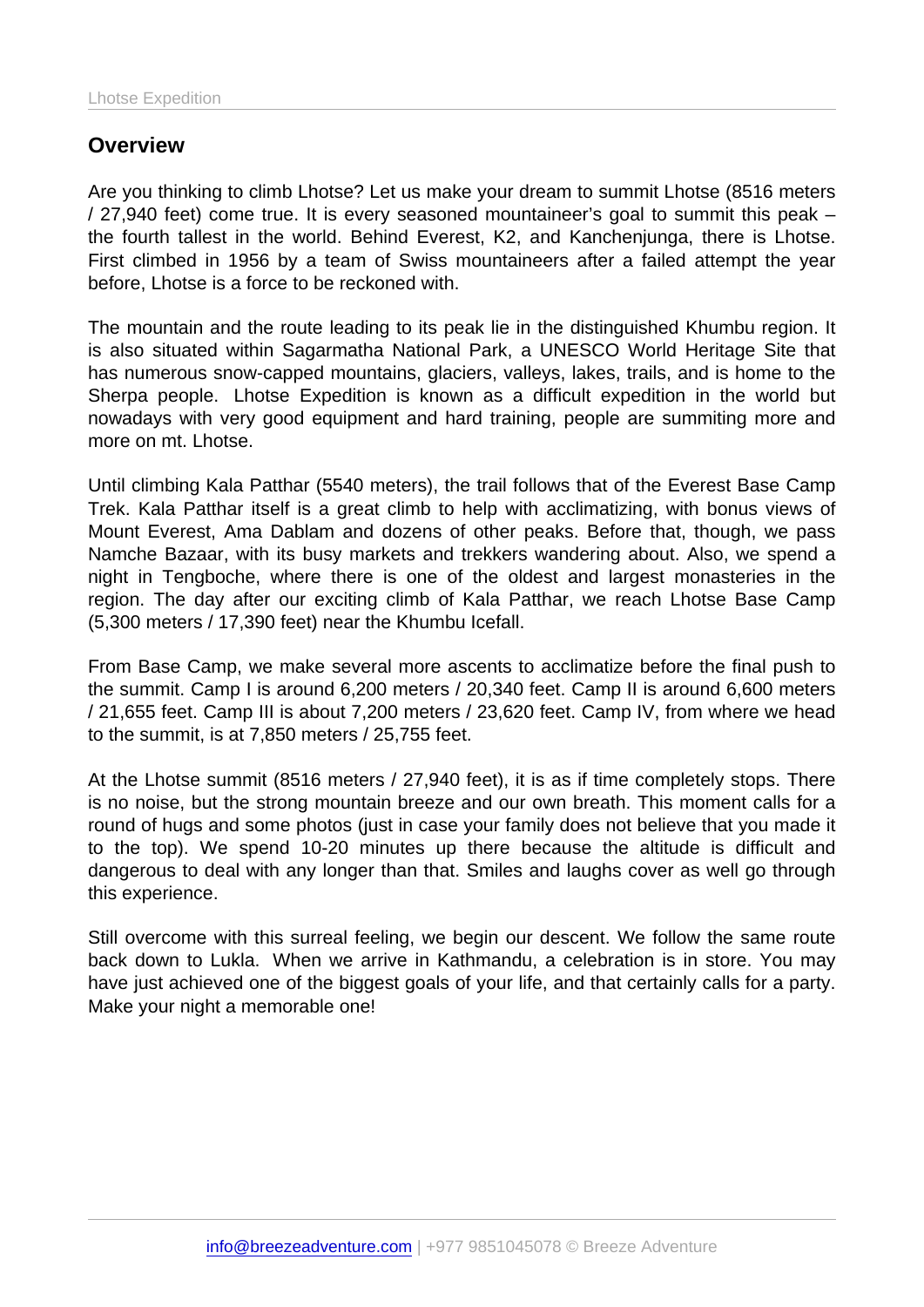The climbing route varies depending on the season (autumn or spring). We organize all the logistics (organizing the necessary permits, documentation, transportation, domestic airfare, etc). If you would like to combine this climb with an ascent of Island Peak or Lobuche Peak for an ultimate climbing adventure, we can arrange that for an additional cost. Please do ask questions if you have any uncertainties or questions.

We strive to provide the absolute best services in terms of comfort, efficiency, safety, and climbing success throughout each step of the way. The itinerary is designed by veteran climbers and is attuned to providing the highest chances of success and safety. Safety is our utmost priority throughout the ascent and we adhere to all safety standards. Breeze Adventure arranges the climb with complete management. Please, feel free to contact us for more detailed information.

## **Highlights**

The feeling of accomplishment when reaching the summit of Lhotse (8516 meters / 27,940 feet)

Climb Kala Patthar (5540 meters) and see clear views of Mount Everest and Ama Dablam

Camp near the legendary Khumbu Icefall

Experience Sherpa culture and hospitality

Celebration in Kathmandu after the expedition

Outline Itinerary

Day 01 : Arrival in Kathmandu and transfer to hotel.

Day 02 : Mt. Lhotse Expedition Briefing at office by our expert Sherpa climber

Day 03 : Fly to Lukla (2860m), trek to Phakding (2610m) – 30-minute flight, 2-3 hours trek

Day 04 : Trek from Phakding to Namche Bazaar (3440m) – 6-7 hours trek

Day 05 : Acclimatization and exploration day in Namche Bazaar

Day 06 : Trek from Namche Bazaar to Tengboche (3860m), visit Tengboche monastery – 5 hours

Day 07 : Trek from Tengboche to Dingboche (4410m). – 5-6 hours

Day 08 : Acclimatization day in Dingboche, hike to Nangkartshang Peak (5083m) or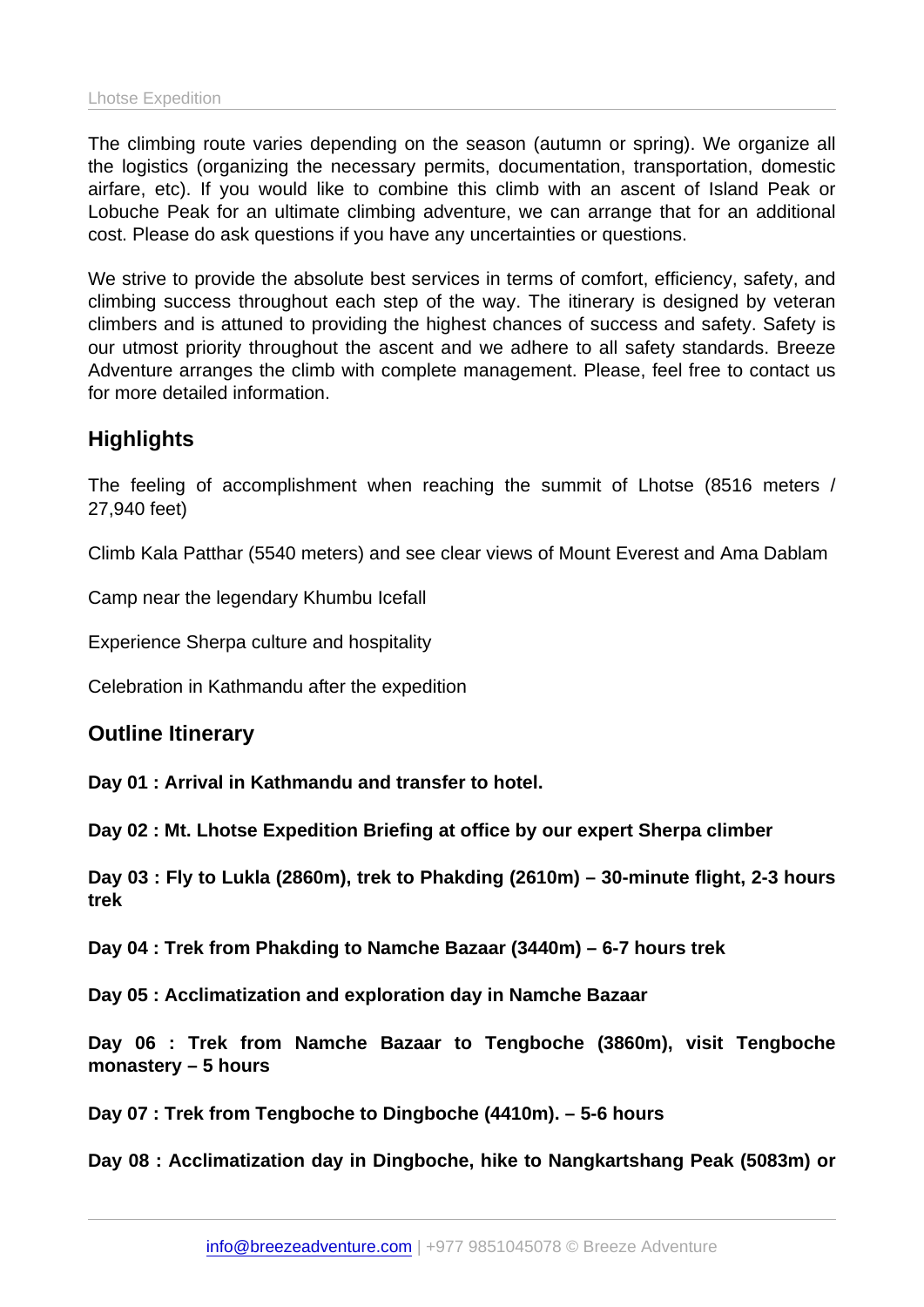Chhukung Village (4730m

Day 09 : Dingboche to Lobuche (4940m). – 5-6 hours

Day 10 : Trek from Lobuche to Gorakshep (5164m), hike to Kala Pattar (5540m) – 7-8 hours

Day 11 : Trek from Gorakshep to Lhotse Base Camp (5335m) – 2-3 hours

Day 12 : to Day 35: Climbing Period.

Day 36 : Trek from Lhotse Base Camp to Pheriche – 6-7 hours

Day 37 : Trek from Pheriche to Namche Bazaar – 6-7 hours

Day 38 : Namche Bazaar to Lukla – 7-8 hours

Day 39 : Fly from Lukla to Kathmandu in the morning – 30-minute flight

Day 40 : Transport from hotel to Tribhuvan Airport for departure from Nepal

Cost Includes

Transportation to and from Tribhuvan Airport.

Four nights in a 2-3 star hotel in Kathmandu, breakfast included.

All transportation for the trek, including flights to and from Lukla.

All meals during the trek and climb

Tented Camp & supplies (kitchen, toilet, sleeping bag, etc.).

Guest house accommodation before and after the climb

Government-authorized, experienced guide and porters

50kg baggage per person for porter or Yak to carry

Insurance, food, accommodation, and wage for guides and porters

Hygienic meals (breakfast, lunch, and dinner) during the trek.

All equipment (sleeping bag, warm layers, etc.)